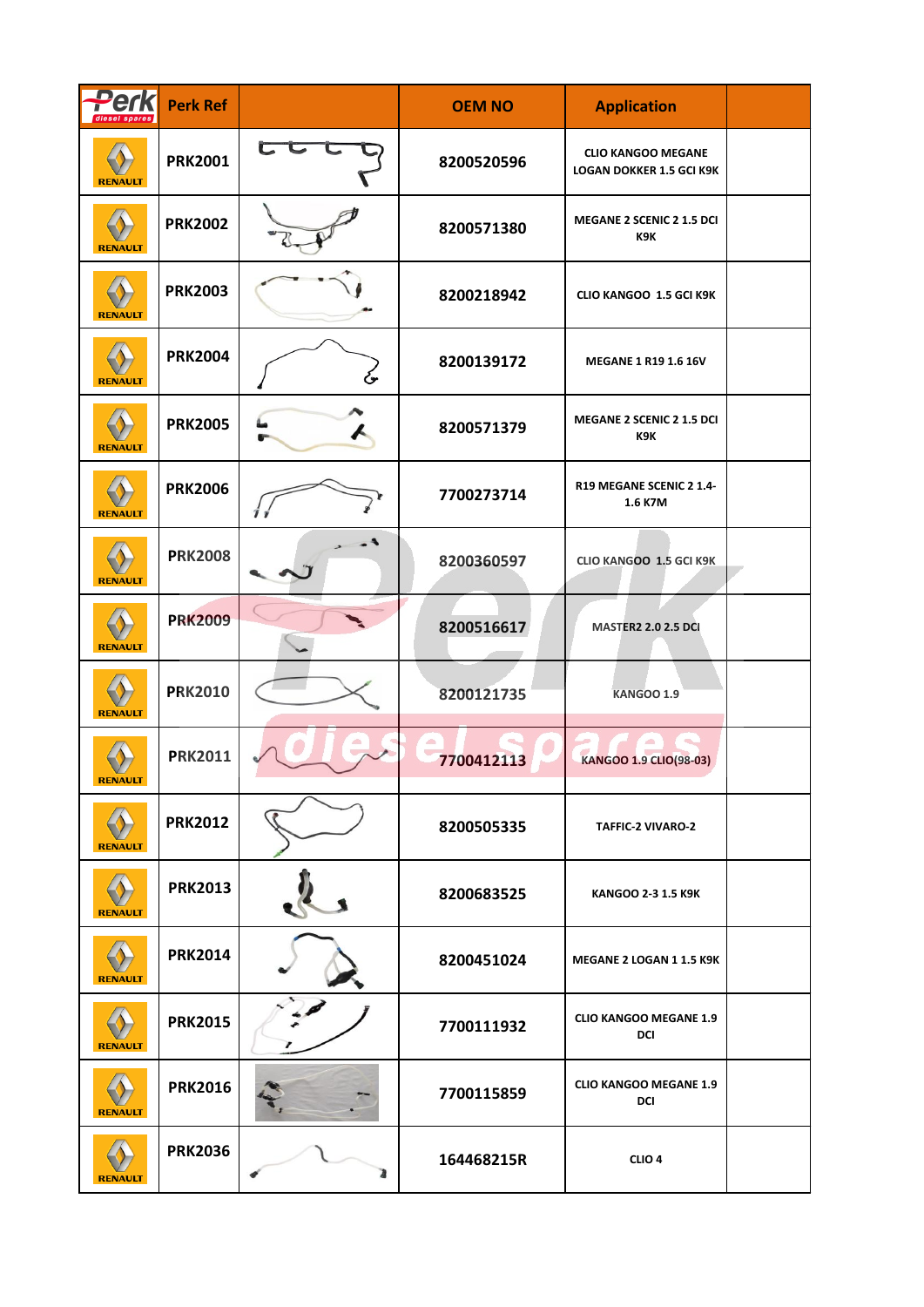| Perk           | <b>Perk Ref</b> |                          | <b>OEM NO</b> | <b>Application</b>                                                |  |
|----------------|-----------------|--------------------------|---------------|-------------------------------------------------------------------|--|
| <b>RENAULT</b> | <b>PRK2060</b>  |                          | 8200497313    | CLIO 2 KANGOO 1-2                                                 |  |
| <b>RENAULT</b> | <b>PRK2073</b>  |                          | 8200139173    | <b>MEGANE 1 SCENIC 1 1.4 1.6</b>                                  |  |
| <b>RENAULT</b> | <b>PRK2077</b>  |                          | 8200741229    | MEGANE 2 1.6                                                      |  |
| <b>RENAULT</b> | <b>PRK2083</b>  |                          | 6001548507    | LOGAN 1 1.5 DCI K9K                                               |  |
| <b>RENAULT</b> | <b>PRK2085</b>  |                          | 17270JD400    | <b>XTRAIL</b>                                                     |  |
| <b>RENAULT</b> | <b>PRK2086</b>  |                          | 17270JD500    | QASHQAI                                                           |  |
| <b>RENAULT</b> | <b>PRK2102</b>  |                          | 8200138645    | CLIO KANGOO 1.4                                                   |  |
| <b>RENAULT</b> | <b>PRK2115</b>  |                          | 164460063R    | <b>MEGANE 3 FLUANCE</b>                                           |  |
| <b>RENAULT</b> | <b>PRK2120</b>  |                          | 8200934107    | <b>MEGANE 3 FLUANCE 1.4 DCI</b><br>K9K                            |  |
|                | <b>PRK2122</b>  |                          | 175062860R    | <b>DOKKER DUSTER SANDERO</b><br><b>LODGY 1.5 K9K</b>              |  |
| <b>RENAULT</b> | <b>PRK2142</b>  |                          | 7701479003    | <b>MEGANE 3 FLUANCE</b><br>LATITUDE CLIO -4 1.5 K9K<br>(SOKETSİZ) |  |
| <b>RENAULT</b> | <b>PRK2143</b>  | $\overline{\mathcal{L}}$ | 7700114802    | <b>CLIO KANGOO MEGANE</b><br><b>LAGUNA 1.9 DCI</b>                |  |
| <b>RENAULT</b> | <b>PRK2147</b>  |                          | 8200361444    | TRAFFIC 2 1.9 DCI                                                 |  |
| <b>RENAULT</b> | <b>PRK2150</b>  |                          | 166112021R    | <b>CLIO 4 CAPTUR 1.5 DCI</b><br>(SOKETSİZ)                        |  |
| <b>RENAULT</b> | <b>PRK2151</b>  |                          | 166719938R    | TRAFFIC 3 1.6 DCI                                                 |  |
| <b>RENAULT</b> | <b>PRK2152</b>  |                          | 1667111735R   | <b>CLIO KANGOO MEGANE</b><br><b>FLUANCE 1.5 (EURO5)</b>           |  |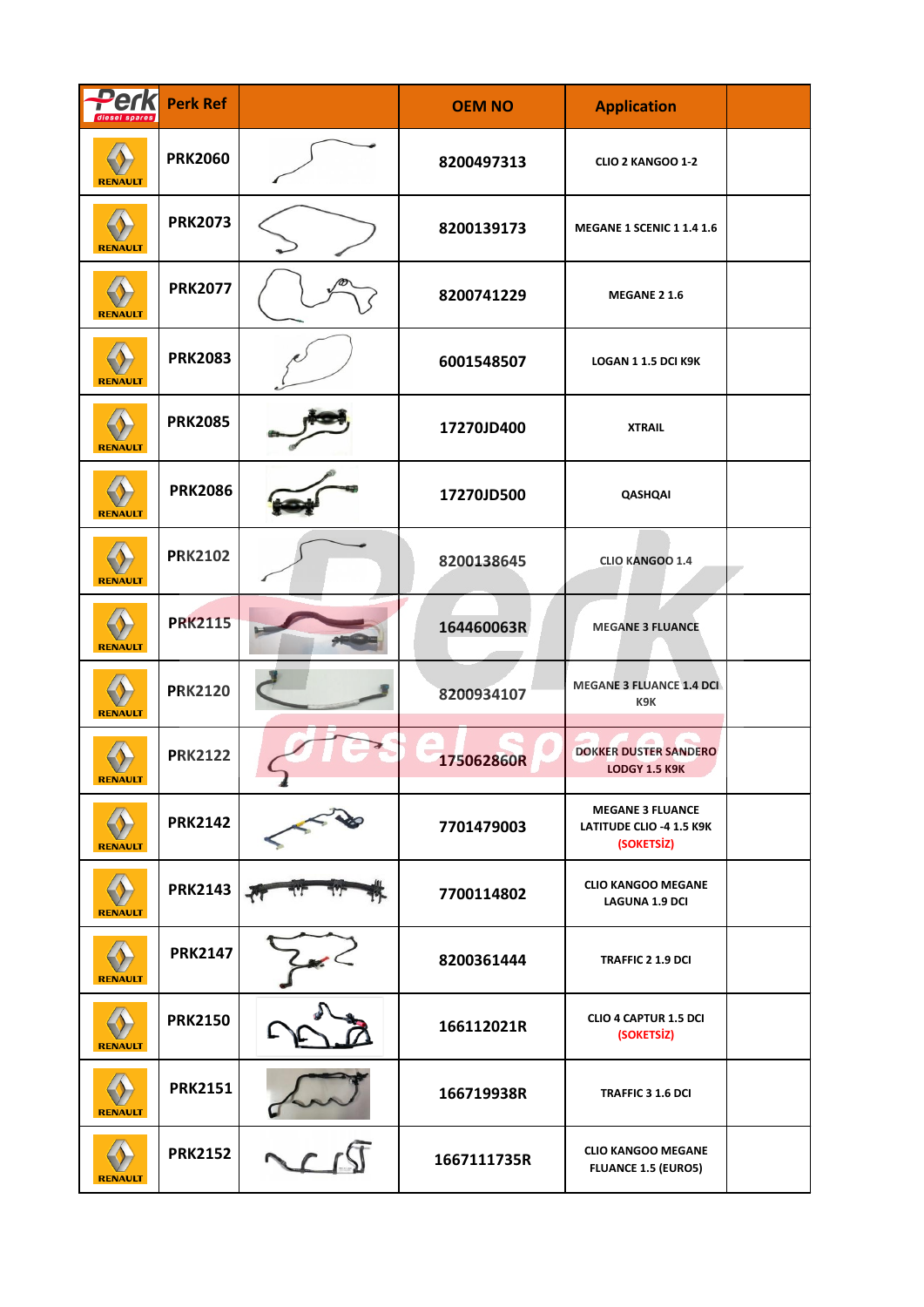| Perk<br>diesel spares | <b>Perk Ref</b> | <b>PICTURE</b> | <b>OEM NO</b> | <b>Application</b>                                 | <b>PRICE</b> |
|-----------------------|-----------------|----------------|---------------|----------------------------------------------------|--------------|
| <b>RENAULT</b>        | <b>PRK2160</b>  |                | 8200589142    | <b>MASTER 2 2.5 DCI (SOKETSİZ)</b>                 |              |
| <b>RENAULT</b>        | <b>PRK2161</b>  |                | 8200505325    | TRAFIC 2.0 DCI M9R                                 |              |
| <b>RENAULT</b>        | <b>PRK2162</b>  |                | 8200890122    | <b>MASTER 3 2.3 DCI TRAFIC 2</b><br><b>2.0 DCI</b> |              |
| <b>RENAULT</b>        | <b>PRK2170</b>  |                | 6001545517    | DACIA LOGAN PICKUP 1.5 1.9<br>DCI                  |              |
| <b>RENAULT</b>        | <b>PRK2171</b>  |                | 7700113963    | MEGANE SCENIC 1.6 16V K4M                          |              |
| <b>RENAULT</b>        | <b>PRK2172</b>  |                | 8200685633    | <b>DACIA LOGAN SANDERO</b><br><b>LODGY 1.5 K9K</b> |              |
| <b>RENAULT</b>        | <b>PRK2173</b>  |                | 8200418848    | CLIO 3 MODUS 1.5 DCI MK3                           |              |
| <b>RENAULT</b>        | <b>PRK2174</b>  |                | 8200811721    | KANGOO 2-3 1.5 K9K                                 |              |
| <b>RENAULT</b>        | <b>PRK2175</b>  |                | 8200685627    | <b>RENAULT DACIA</b>                               |              |
| <b>REIVAULI</b>       | <b>PRK2176</b>  |                | 175068840R    | <b>MASTER 3 2.3 DCI</b>                            |              |
| <b>RENAULT</b>        | <b>PRK2177</b>  |                | 8200338434    | <b>TRAFIC 1.9 DCI</b>                              |              |
| <b>RENAULT</b>        | <b>PRK2178</b>  |                | 8200894667    | <b>RENAULT TRAFIC</b>                              |              |
| <b>RENAULT</b>        | <b>PRK2179</b>  |                | 175101639R    | <b>FLUANCE MEGANE 3</b>                            |              |
| <b>RENAULT</b>        | <b>PRK2180</b>  |                | 166714557R    | <b>CLIO 5 MEGANE 4</b>                             |              |
| <b>RENAULT</b>        | <b>PRK2181</b>  |                | 8201003973    | <b>CAPTURE DUSTER</b>                              |              |
| <b>RENAULT</b>        | <b>PRK2182</b>  |                | 175063943R    | <b>RENAULT DACIA</b>                               |              |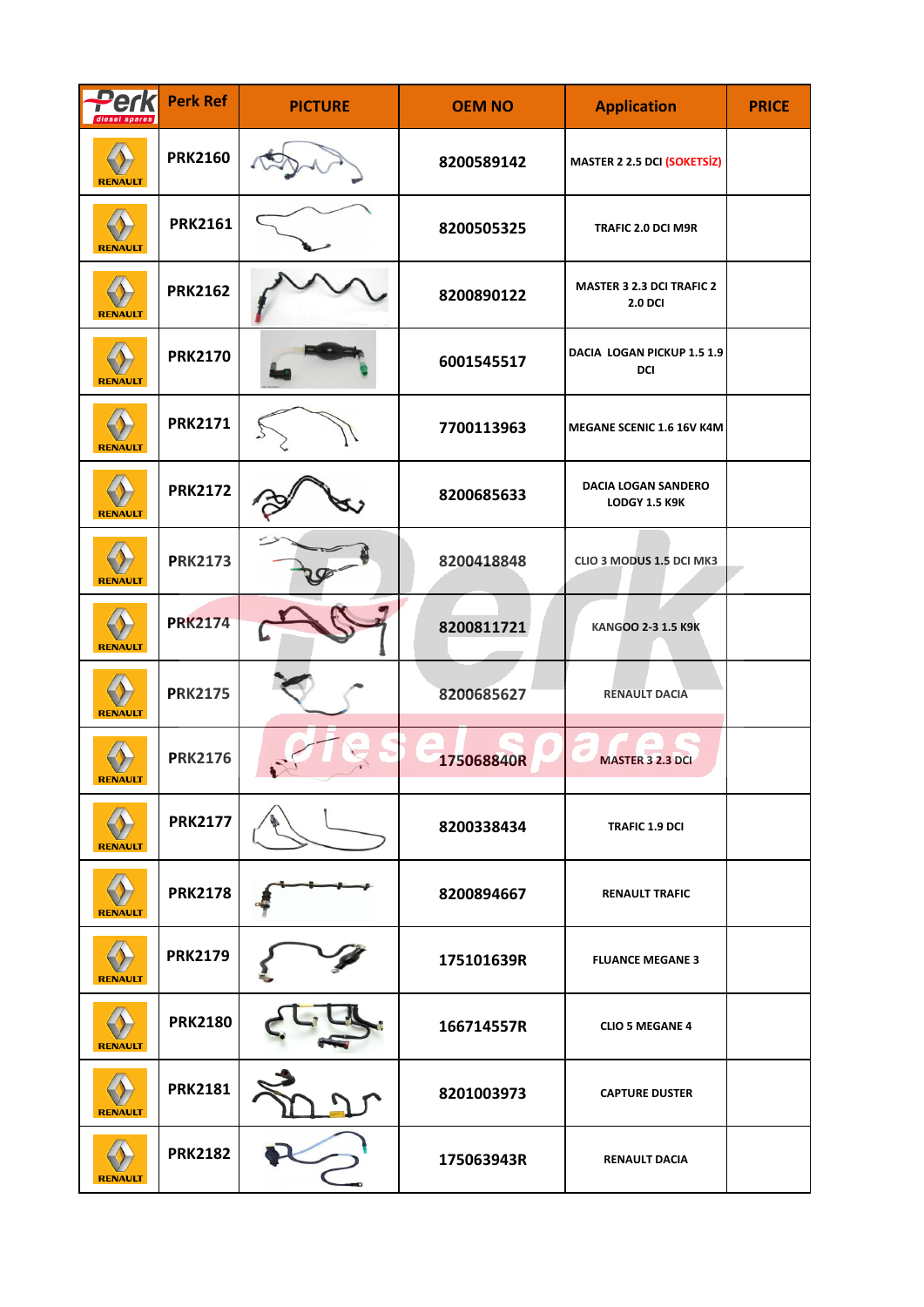| <b>Perk</b> | <b>Perk Ref</b> |          | <b>OEM NO</b> | <b>Application</b>      |  |
|-------------|-----------------|----------|---------------|-------------------------|--|
| FIAT        | <b>PRK4001</b>  |          | 46819983      | DOBLO 1.9 JTD           |  |
| <b>FIAT</b> | <b>PRK4002</b>  |          | 51743941      | DOBLO 1.3 MJTD          |  |
| FIAT        | <b>PRK4003</b>  | <b>C</b> | 51761714      | DOBLO 1.9 JTD           |  |
| FIRT        | <b>PRK4004</b>  |          | 51716894      | PUNTO ALBEA 1.3 MJTD    |  |
| <b>FIAT</b> | <b>PRK4005</b>  |          | 51738254      | DOBLO 1.3 MJTD          |  |
| <b>FIAT</b> | <b>PRK4006</b>  | 21       | 51738255      | DOBLO 1.3 MJTD          |  |
| FIAT        | <b>PRK4007</b>  |          | 51873781      | DOBLO 1.3 MJTD          |  |
| FIAT        | <b>PRK4008</b>  |          | 51783277      | DOBLO 1.3 MJTD          |  |
| <b>FIAT</b> | <b>PRK4009</b>  |          | 51782245      | <b>FIORINO 1.3 MJTD</b> |  |
|             | <b>PRK4010</b>  | z.       | 51743941      | <b>DOBLO 1.3 MJTD</b>   |  |
| <b>FIAT</b> | <b>PRK4011</b>  |          | 51783181-1    | <b>DOBLO 1.3 MJTD</b>   |  |
| <b>FIRT</b> | <b>PRK4012</b>  |          | 51873181-2    | DOBLO 1.3 MJTD          |  |
| <b>FIAT</b> | <b>PRK4013</b>  |          | 51873181-3    | <b>DOBLO 1.3 MJTD</b>   |  |
| FIAT        | <b>PRK4014</b>  |          | 51782245-1    | <b>FIORINO 1.3 MJTD</b> |  |
| FIAT        | <b>PRK4015</b>  |          | 51782245-2    | <b>FIORINO 1.3 MJTD</b> |  |
| FIAT        | <b>PRK4016</b>  |          | 51783277-1    | DOBLO 1.3 MJTD          |  |
|             |                 |          |               |                         |  |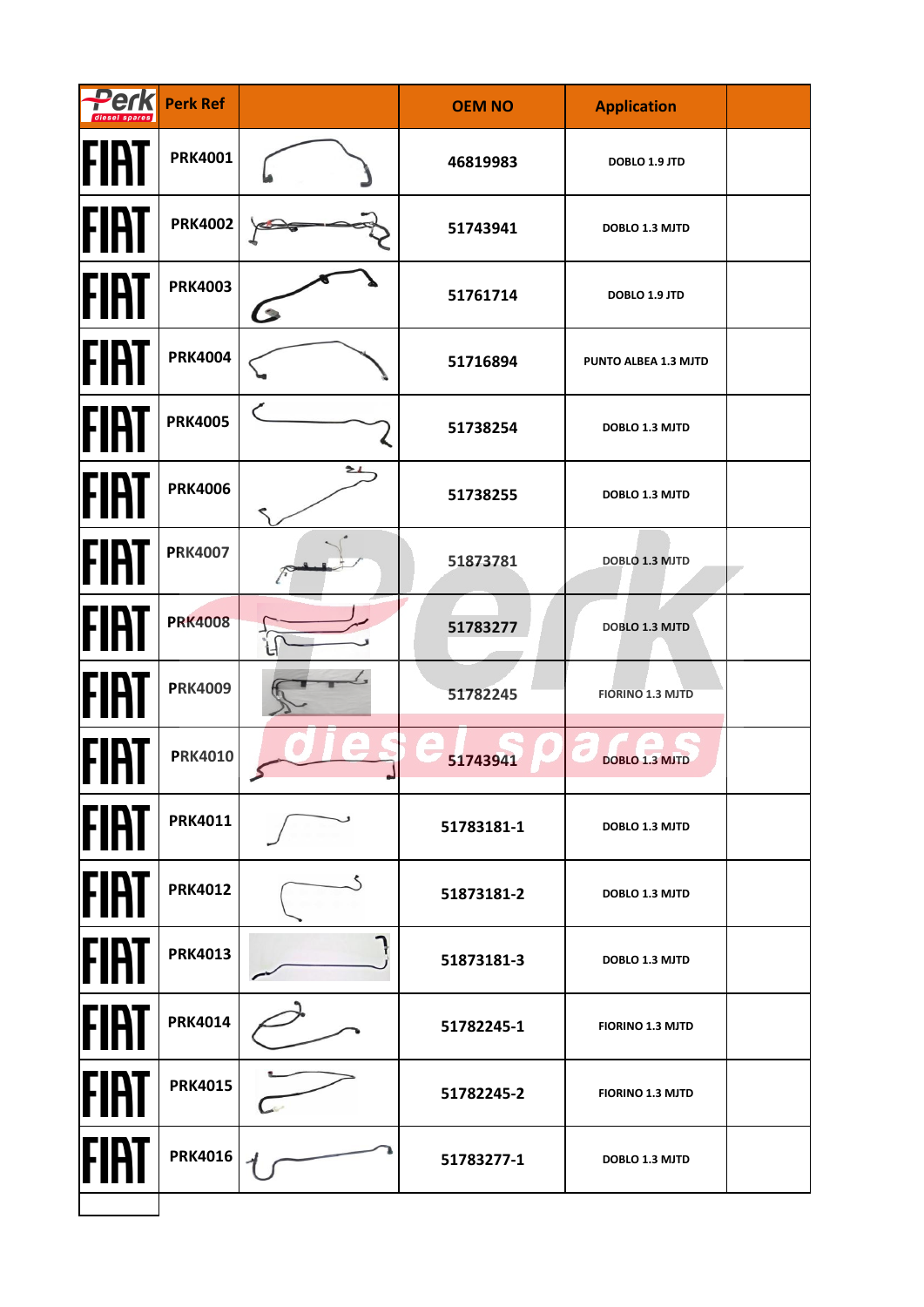| Perk        | <b>Perk Ref</b> | <b>OEM NO</b> | <b>Application</b>                    |  |
|-------------|-----------------|---------------|---------------------------------------|--|
| FIAT        | <b>PRK4017</b>  | 51783277-3    | DOBLO 1.3 MJTD                        |  |
| FIAT        | <b>PRK4018</b>  | 55187666      | DOBLO LINEA FIORINO EGEA<br>1.3 MJTD  |  |
| FIAT        | <b>PRK4019</b>  | 55201474      | <b>DOBLO EGEA 1.6 MJTD</b>            |  |
| FIRT        | <b>PRK4021</b>  | 500392262     | <b>DUCATO BOXER JUMPER 2.3</b><br>HDI |  |
| FIAT        | <b>PRK4022</b>  | 52027033      | DOBLO 1.3 (EURO5)                     |  |
| FIAT        | <b>PRK4023</b>  | 51940550      | DOBLO 1.3 (EURO5)                     |  |
| FIAT        | <b>PRK4024</b>  | 51910500      | DOBLO 1.3 (EURO5)                     |  |
| FIAT        | <b>PRK4025</b>  | 51910500-1    | DOBLO 1.3 (EURO5)                     |  |
| FIAT        | <b>PRK4029</b>  | 51983376      | <b>FIAT 500L 1.3 MJTD</b>             |  |
|             | <b>PRK4030</b>  | 52021302      | <b>EGEA</b>                           |  |
| <b>FIAT</b> | <b>PRK4035</b>  | 52051313      | <b>EGEA</b>                           |  |
| FIAT        | <b>PRK4036</b>  | 51884815      | 500L 1.3 MJTD                         |  |
| FIAT        | <b>PRK4037</b>  | 52052624      | <b>EGEA 1.3 MJTD</b>                  |  |
| FIAT        | <b>PRK4038</b>  | 52048717      | <b>EGEA 1.3 MJTD</b>                  |  |
| FIAT        | <b>PRK4056</b>  | 9660645280    | <b>DUCATO BOXER JUMPER 2.2</b><br>HDI |  |
| FIA         | <b>PRK4060</b>  | 9801197080    | <b>DUCATO BOXER JUMPER 2.2</b><br>HDI |  |
|             |                 |               |                                       |  |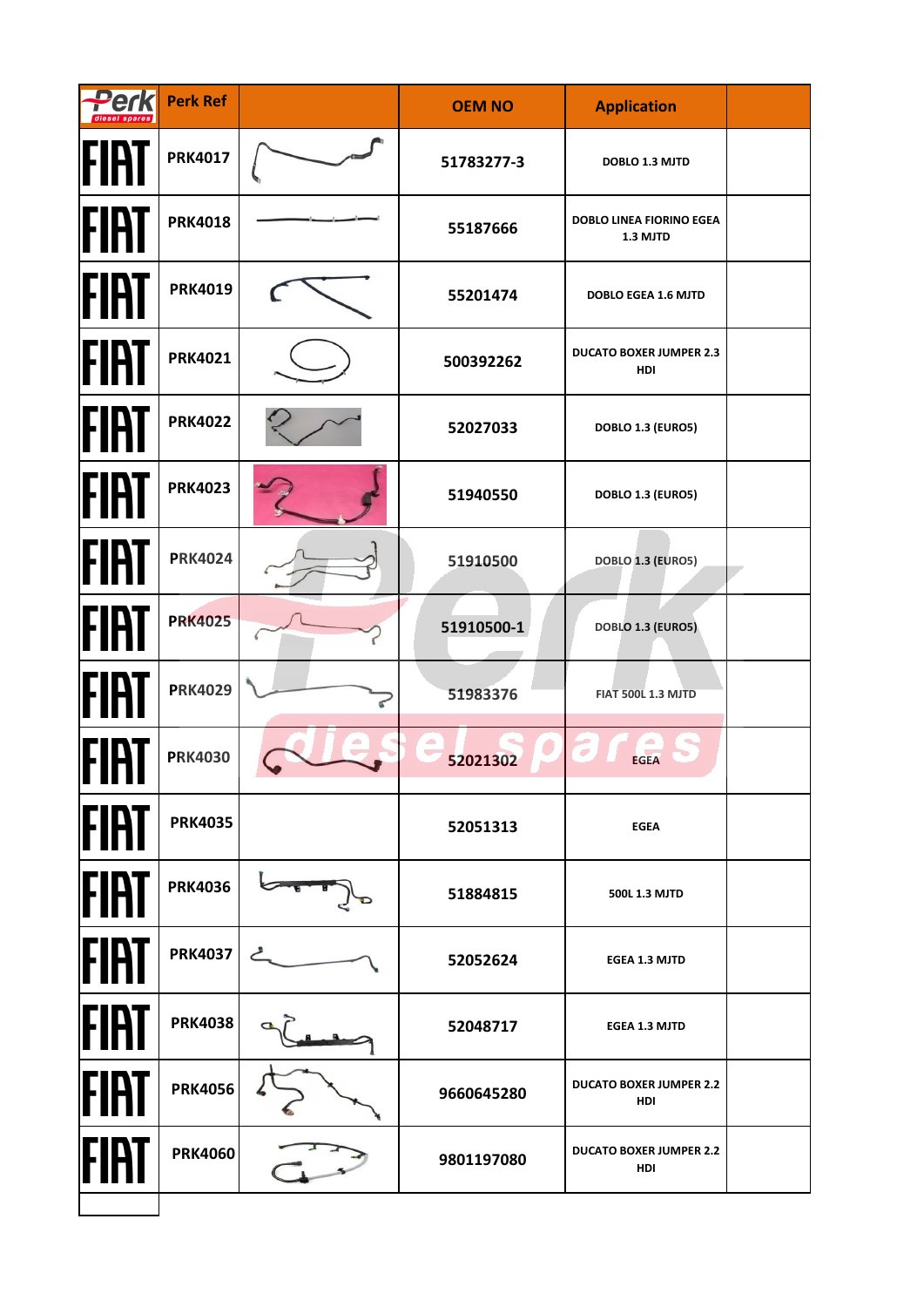| <b>Perk</b><br>diesel spares | Perk ref       |                                             | <b>OEM NO</b> | <b>Application</b>                                  |  |
|------------------------------|----------------|---------------------------------------------|---------------|-----------------------------------------------------|--|
| IHAI                         | <b>PRK4061</b> |                                             | 504384342     | <b>DUCATO BOXER JUMPER 3.0</b><br><b>HDI</b>        |  |
| IHH                          | <b>PRK4109</b> |                                             | 51976033      | FIORINO 1.3 MJTD (EURO5)                            |  |
|                              | <b>PRK4118</b> | <b>ANG PARTITION NAMES AND DESCRIPTIONS</b> | 55245385      | <b>DOBLO FIORINO EGEA LINEA</b><br>1.3 MJTD (EURO5) |  |

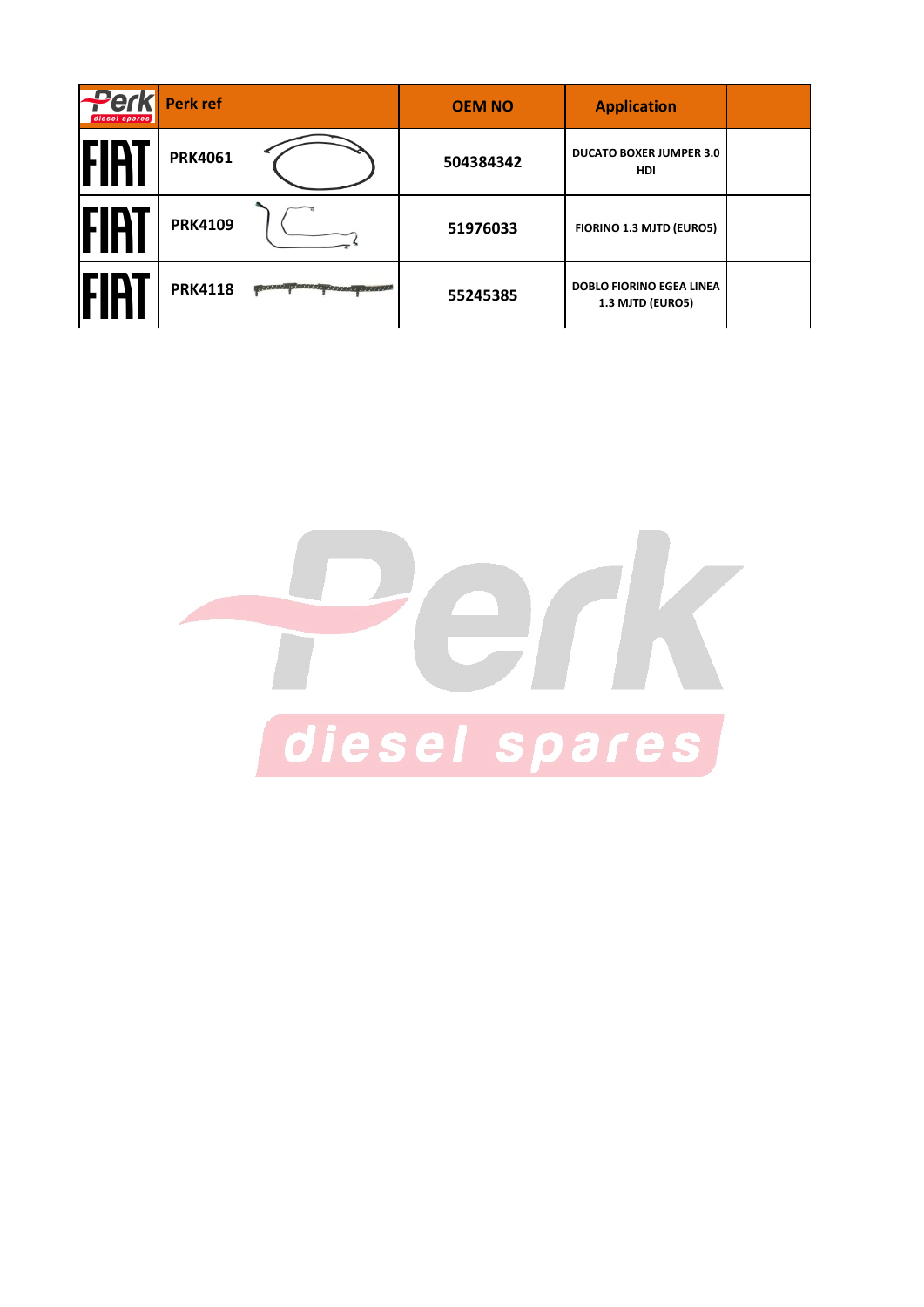| Perl<br>diesel spare | <b>Perk Ref</b>      | <b>OEM NO</b> | <b>Application</b>                          |  |
|----------------------|----------------------|---------------|---------------------------------------------|--|
| Ford                 | <b>PRK6001</b>       | 2S6H8B081BC   | <b>FIESTA FUSION 1.4 HDI</b>                |  |
| Ford                 | <b>PRK6002</b>       | 7S618B081AB   | <b>FIESTA FUSION 1.4</b>                    |  |
| Ford                 | <b>PRK6003</b>       | 2S6Q9D350AF   | FIESTA FUSION 1.4 HDI                       |  |
| Ford                 | <b>PRK6004</b>       | 8V218B081BD   | FIESTA FUSION 1.4 HDI                       |  |
| Ford                 | <b>PRK</b><br>6004-A | 8V218C012AG   | FIESTA 1.4 (EURO5)                          |  |
| Ford                 | <b>PRK6005</b>       | 2S6Q9K022AD   | FIESTA FUSION 1.4 HDI                       |  |
| Ford                 | <b>PRK6057</b>       | 3M5Q9K022AC   | <b>FOCUS CMAX MONDEO 2.0</b><br>HDI         |  |
| Ford                 | <b>PRK6070</b>       | 3M5Q9K022DC   | <b>FOCUS CMAX BMAX</b><br>MONDEO 1.6 HDI    |  |
| Ford                 | <b>PRK6105</b>       | 4M5Q9K022AG   | <b>CONNECT FOCUS MONDEO</b><br>CMAX 1.8 HDI |  |
| Ford                 | <b>PRK6106</b>       | BK3Q9K022AG   | <b>TRANSIT 2.2 HDI</b>                      |  |
| Ford                 | <b>PRK6107</b>       | 7C169K022AC   | <b>TRANSIT 3.2 HDI (200HP)</b>              |  |
| Ford                 | <b>PRK6108</b>       | 8C1Q9K022AC   | <b>TRANSIT 2.4 HDI</b>                      |  |
| Ford                 | <b>PRK6109</b>       | 6C1Q9K022AG   | <b>TRANSIT 2.2 HDI</b>                      |  |
| Ford                 | <b>PRK6110</b>       | 3M5Q9K022BC   | FOCUS MONDEO 1.6 HDI<br>(110HP)             |  |
| Ford                 | <b>PRK6114</b>       | 3S7Q9K022CC   | TRANSIT V187 MONDEO 2.0<br>HDI              |  |
| Ford                 | <b>PRK6115</b>       | AV6Q9K022CA   | FIESTA BMAX 1.6 HDI<br>(EURO5)              |  |
|                      |                      |               |                                             |  |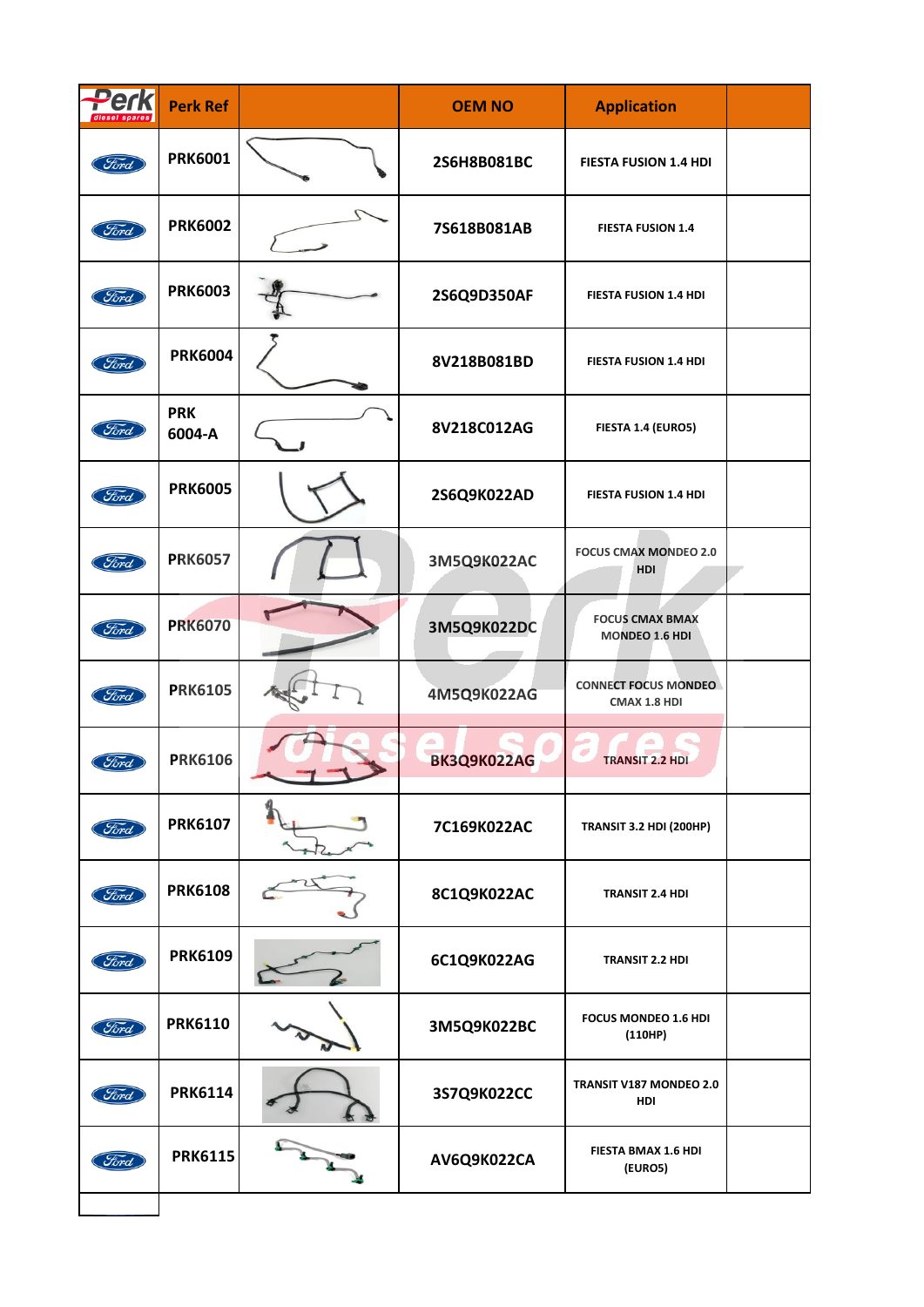| Perk<br>diesel spares | Perk ref       |   | <b>OEM NO</b>     | <b>Application</b>                            |  |
|-----------------------|----------------|---|-------------------|-----------------------------------------------|--|
| Ford                  | <b>PRK6117</b> |   | 9M5Q9K022BB       | KUGA MONDEO 2.0 HDI<br>(EURO5)                |  |
| Ford                  | <b>PRK6118</b> |   | BB3Q9K022AG       | TRANSIT 2.2 HDI                               |  |
| Ford                  | <b>PRK6119</b> |   | 4C1Q9K022AB       | <b>TRANSIT V187 2.4 HDI (130HP-</b><br>140HP) |  |
| Ford                  | <b>PRK6120</b> |   | BK2Q9K022AF       | <b>TRANSIT 2.2 HDI</b>                        |  |
| Ford                  | <b>PRK6121</b> |   | AV6Q9K350CD       | <b>FOCUS CMAX 1.6 HDI</b>                     |  |
| Ford                  | <b>PRK6122</b> |   | AV6Q9K022AB       | <b>FOCUS CMAX 1.6 HDI</b><br>(EURO5)          |  |
| Ford                  | <b>PRK6125</b> |   | 7V2Q9B350BB       | FIESTA 1.4 HDI (EURO5)                        |  |
| Ford                  | <b>PRK6126</b> |   | 7V2Q9B350CC       | FIESTA 1.6 HDI (EURO5)                        |  |
| Ford                  | <b>PRK6127</b> |   | 5M5Q9K350AV       | <b>FOCUS CMAX 1.6 HDI</b><br>(EURO5)          |  |
| Ford                  | <b>PRK6128</b> | Ł | <b>CC19J270DF</b> | <b>TRANSIT 2.2 TDCI</b>                       |  |
| Ford                  | <b>PRK6129</b> |   | 6C119289DL        | <b>TRANSIT 2.4 TDCI</b>                       |  |
| Ford                  | <b>PRK6130</b> |   | <b>CC19J270CC</b> | <b>TRANSIT 2.2 TDCI</b>                       |  |
| Ford                  | <b>PRK6131</b> |   | 98AB9B337BH       | <b>FOCUZ ZTEC 1.4 DOHC EFI</b>                |  |
| Ford                  | <b>PRK6132</b> |   | 3M519A322AG       | FOCUS 1.4 1.6 1.8 2.0 2.5 ST                  |  |
| Ford                  | <b>PRK6133</b> |   | 98AB9A322BL       | FOCUS 1.4 1.6 1.8 2.0 16V<br><b>DOHC</b>      |  |
| Ford                  | <b>PRK6134</b> |   | 98AB9C 318AK      | FOCUS 1.4 1.6 1.8 2.0 16V<br><b>DOHC</b>      |  |
|                       |                |   |                   |                                               |  |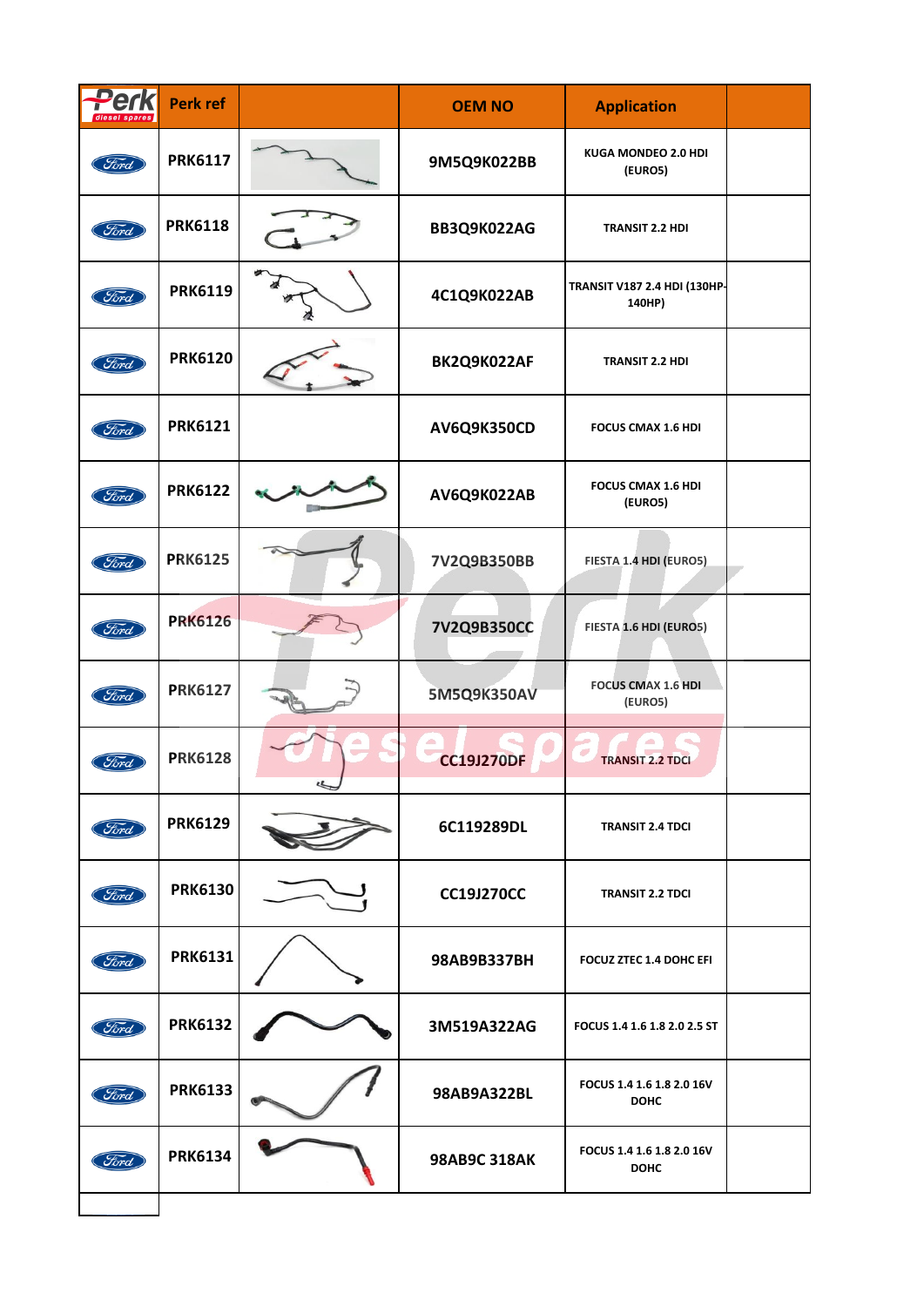| Perk<br>diesel spares | <b>Perk Ref</b> | <b>OEM NO</b>       | <b>Application</b>                                  |  |
|-----------------------|-----------------|---------------------|-----------------------------------------------------|--|
| Ford                  | <b>PRK6139</b>  | CC119308BA          | <b>TRANSIT 2.2 TDCI</b>                             |  |
| Ford                  | <b>PRK6140</b>  | 9T169L291AB         | <b>CONNECT 1.8</b>                                  |  |
| Ford                  | <b>PRK6141</b>  | <b>CC119289AC</b>   | <b>TRANSIT 2.4 TDCI</b>                             |  |
| Ford                  | <b>PRK6142</b>  | 9T169D289AC         | <b>CONNECT 1.8</b>                                  |  |
| Ford                  | <b>PRK6143</b>  | 9T169J280AJ         | <b>CONNECT 1.8</b>                                  |  |
| Ford                  | <b>PRK6147</b>  | <b>BK219289AK</b>   | <b>TRANSIT V363</b>                                 |  |
| Ford                  | <b>PRK6149</b>  | <b>EY162K478AB</b>  | <b>TRANSIT COURRIER</b>                             |  |
| Ford                  | <b>PRK6152</b>  | <b>BK319289AF</b>   | <b>TRANSIT V363</b>                                 |  |
| Ford                  | <b>PRK6154</b>  | <b>CK4119B248AE</b> | <b>TRANSIT V343</b>                                 |  |
| Ford                  | <b>PRK6155</b>  | <b>EY162K478BB</b>  | <b>TRANSIT COURRIER</b>                             |  |
| Ford                  | <b>PRK6159</b>  | 7T169B337AF         | <b>CONNECT 1.8</b>                                  |  |
| Ford                  | <b>PRK6160</b>  | 4S4Q9K022AA         | <b>FIESTA FOCUS CMAX</b><br>MONDEO CONNECT 1.8 TDCI |  |
| Ford                  | <b>PRK6161</b>  | CK4Q9K546AA         | <b>RANGER 3.2 TDCI</b>                              |  |
| Ford                  | <b>PRK6162</b>  | 1C1Q9K022BA         | TRANSIT V187                                        |  |
| Ford                  | <b>PRK6215</b>  | FM5Q9K022AB         | <b>FIESTA FOCUS COURRIER 1.5</b><br>(EURO6)         |  |
| Ford                  | <b>PRK6163</b>  | GK2Q9K022AC         | <b>TRANSIT V363</b>                                 |  |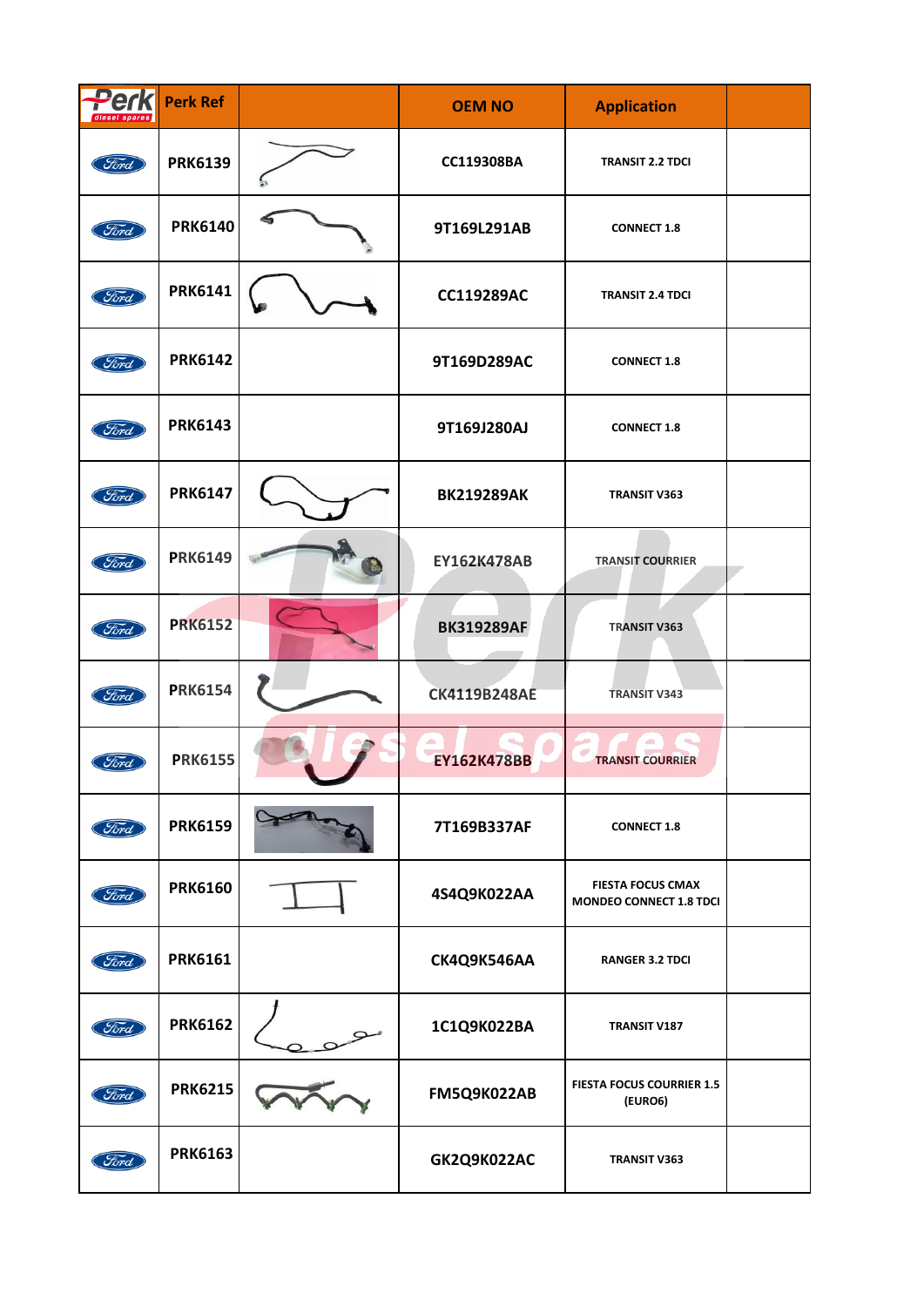| Perk                    | <b>Perk ref</b>      | <b>OEM NO</b> | <b>Application</b>                                   |  |
|-------------------------|----------------------|---------------|------------------------------------------------------|--|
|                         | <b>PRK8001</b>       | 1574S8        | 206 207 307 C2 C3 1.4 HDI                            |  |
| $\mathbf{X}$            | <b>PRK8004</b>       | 1307ZV        | <b>PARTNER BERLINGO 1.9</b>                          |  |
| $\mathbf{X}$            | <b>PRK8005</b>       | 1574T0-1      | 206 207 307 C2 C3 1.4 HDI                            |  |
| $\mathbf{X}$            | <b>PRK8007</b>       | 1574HL        | C4 C5 307 407 EXPER 2.0 HDI                          |  |
| $\mathbf{X}$            | <b>PRK8009</b>       | 1573YG        | <b>PARTNER BERLINGO 1.9</b>                          |  |
| $\mathbf{X}$            | <b>PRK8010</b>       | 1574Q5        | 307 407 C4 C5 1.6 HDI (UZUN)                         |  |
| $\mathbf{X}$            | <b>PRK</b><br>8010-A | 1574R2        | 307 407 C4 C5 1.6 HDI (KISA)                         |  |
| $\mathbf{X}$            | <b>PRK8012</b>       | 1579Q4        | PARTNER BERLINGO 1.9 HDI                             |  |
| $\sum_{n=\text{uccon}}$ | <b>PRK8071</b>       | 1574N8        | 206 207 C2 C3 1.4 HDI                                |  |
| $\mathbf{X}$            | <b>PRK8072</b>       | LR1386405     | 607 C6 2.7 HDI V6                                    |  |
| $\mathbf{X}$            | <b>PRK8073</b>       | 1574L4        | <b>BOXER JUMPER 2.2 HDI</b>                          |  |
|                         | <b>PRK8104</b>       | 1574S9        | <b>BİPPER NEMO 207 C3 1.4 HDI</b><br>MK <sub>2</sub> |  |
| 类                       | <b>PRK8105</b>       | 1574T0        | <b>BİPPER NEMO 207 C3 1.4 HDI</b><br>DW4             |  |
|                         | <b>PRK8106</b>       | 1574T2        | <b>BİPPER NEMO 207 C3 1.4 HDI</b><br>DW4             |  |
| $\mathbf{X}$            | <b>PRK8108</b>       | 1574T1        | <b>BİPPER NEMO 207 C3 1.4 HDI</b><br>DW4             |  |
| $\mathbf{X}$            | <b>PRK8109</b>       | 1574T5        | PARTNER BERLIMGO 407 C4<br><b>1.4 HDI DW6</b>        |  |
|                         |                      |               |                                                      |  |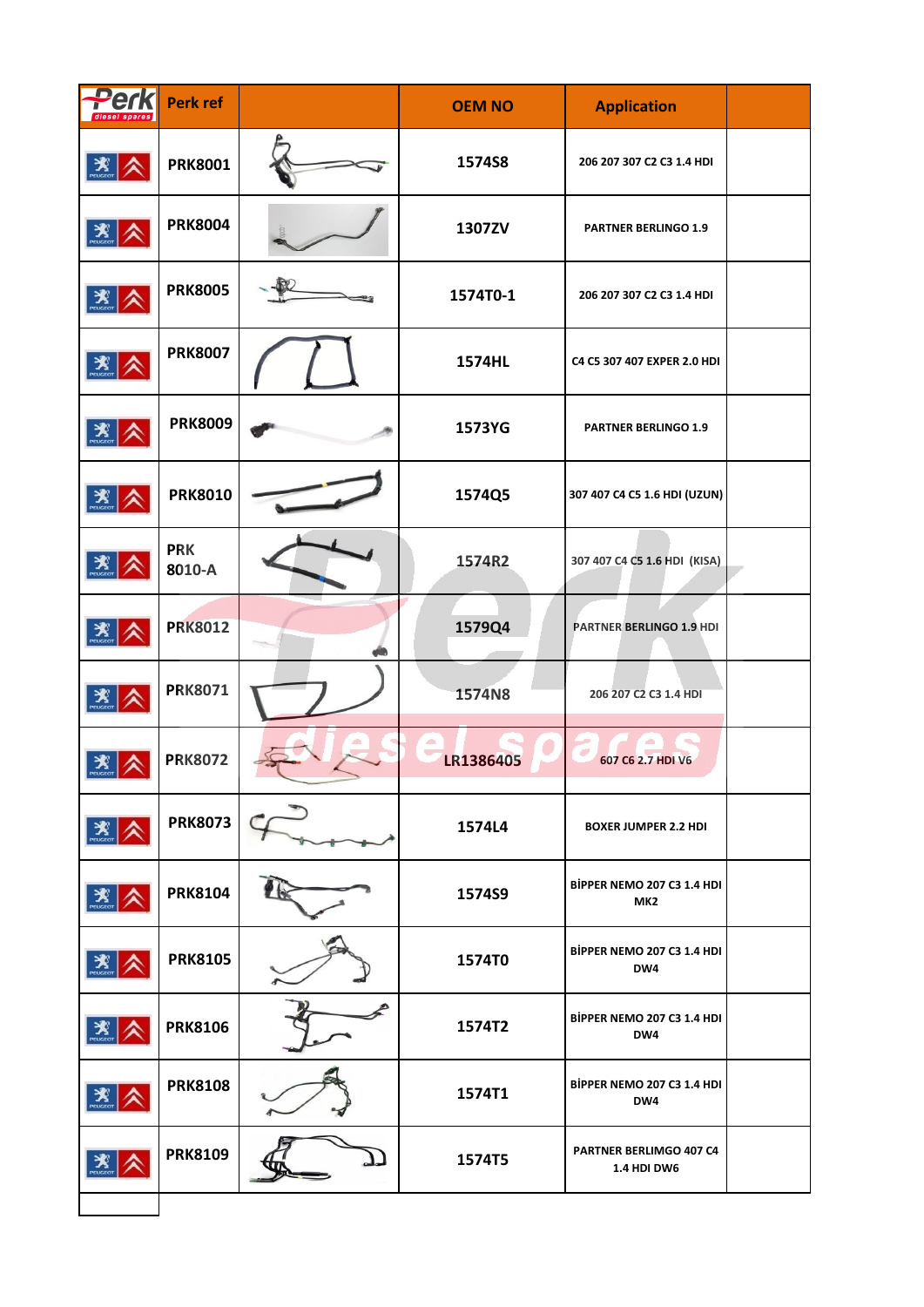| Perk                               | <b>Perk Ref</b> | <b>OEM NO</b> | <b>Application</b>                                                                  |  |
|------------------------------------|-----------------|---------------|-------------------------------------------------------------------------------------|--|
| $\mathbf{X}$                       | <b>PRK8110</b>  | 1574W2        | PARTNER BERLINGO 407 C4<br><b>1.4 HDI DW6</b>                                       |  |
| $\mathbf{X}$                       | <b>PRK8120</b>  | 1574JK        | PARTNER BERLINGO 301 C-<br>ELIESE 1.6 HDI (EURO5)                                   |  |
| $\mathbf{X}$                       | <b>PRK8121</b>  | 9823897880    | 2008 3008 301 508 5008<br>PARTNER BERLINGO C3 C4<br>DS3 DS4 DW6F 1.6 HDI (EURO<br>6 |  |
| $\mathbf{X}$                       | <b>PRK8123</b>  | 1573SR        | C4 C5 307 407 EXPER JUMPY<br>2.0 2.2 HDI                                            |  |
| $\mathbf{X}$                       | <b>PRK8126</b>  | 1574T2-1      | C4 C5 307 407 EXPER JUMPY<br>2.0 2.2 HDI                                            |  |
| $\mathbf{X}$                       | <b>PRK8127</b>  | BB3Q9K022AG   | <b>BOXER JUMPER 2.2 HDI</b>                                                         |  |
| $\mathbf{X}$                       | <b>PRK8128</b>  | 1574Q1        | 206 207 301 C2 C3 1.6 HDI                                                           |  |
| $\mathbf{X}$                       | <b>PRK8129</b>  | 1574HX        | 508 3008 C4 C5 PARTNER<br><b>BERLINGO 1.6 HDI (EURO5)</b>                           |  |
| $\mathbf{X}$                       | <b>PRK8130</b>  | 1579GJ        | <b>C3 1.4 HDI</b>                                                                   |  |
| $\mathbf{X}$                       | <b>PRK8131</b>  | 1574H4        | <b>PEUGEOT CITROEN</b>                                                              |  |
| $\frac{1}{\sqrt{2}}$               | <b>PRK8132</b>  | 1574R5        | <b>BOXER JUMPER 3.0 HDI</b>                                                         |  |
| $\sum_{\text{peugeror}}$           | <b>PRK8133</b>  | 157460        | <b>C3 1.4 HDI (EURO5)</b>                                                           |  |
| $\sum_{\text{preuccor}}$           | <b>PRK8134</b>  | 1525T0        | 3008 308 C4 1.6 16V VTI                                                             |  |
| $\mathbf{X}$                       | <b>PRK8135</b>  | 1573RJ        | 206 1.6 16V                                                                         |  |
| $\sum_{\text{p} \in \text{UGGCD}}$ | <b>PRK8136</b>  | 1579QA        | 307 308 C4 DS4 1.4 1.6 2.0<br>HDI                                                   |  |
| $\mathbf{X}$                       | <b>PRK8137</b>  | 1525CE        | 307 308 1.6 16V VTI                                                                 |  |
|                                    |                 |               |                                                                                     |  |